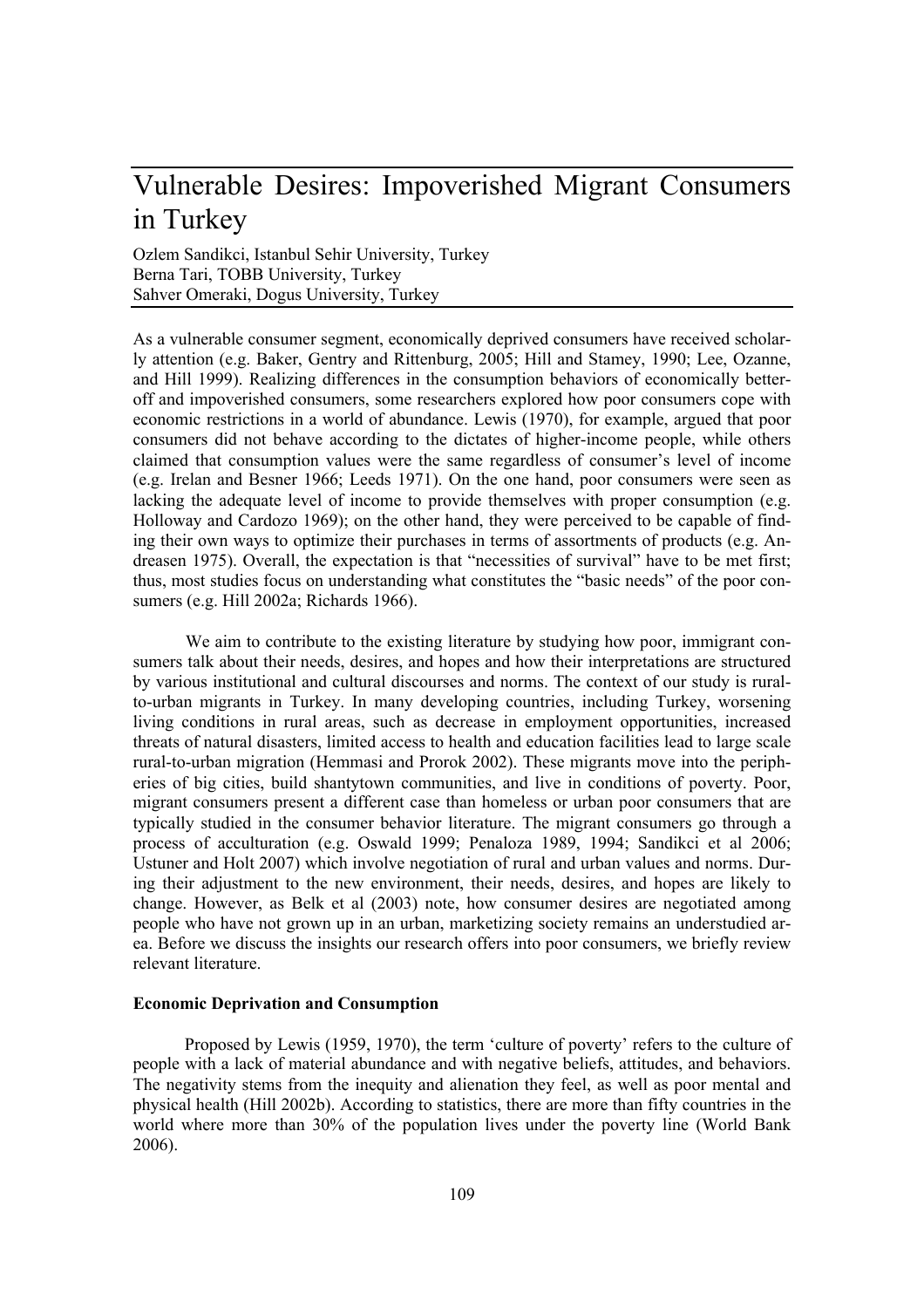Although there seems to be no consensus on poor consumers' consumption patterns, the common belief is that they actively attempt to exert control in their consumer world (Holloway and Cardozo 1969, Hill 2002c). Hill (2002b) discusses different strategies that poor consumers, including those with meager materials and with significantly low standards of living, utilize. He argues that, over time, it is possible for poor consumers to "establish a baseline standard of living against which they measure their relative affluence", which creates a benchmark against "media portrayals of material life" (Hill 2002b, p. 283). In terms of how homeless people acquire and consume items, Hill and Stamey (1990) reports that they need the same basic items as average middle-class consumers. In another study, poor consumers are found to be paying more for the same items because they do not know what, where, and how much to buy, making them vulnerable to merchants' easy credit terms and making their purchases "irrational" (Caplovitz 1963).

Most of these studies attempt to understand poor consumers' basic needs (e.g. Hill 2002a, Richards 1966). In many of these studies, respondents themselves use the terms 'need' and 'necessity' for all of their purchases (e.g. Lehtonen 1999). Although the term "for the other" has been used to reflect the desire of the "less affluent world" (c.f. Ger and Belk 1996) towards a world of abundance (Arnould and Wilk 1984), the term can be used for poor consumers, expanding the notion of poor nations, by potentially cutting across nations and cultures. Poor consumers can be conceptualized to desire a transformation on different grounds, especially towards a modern and urban lifestyle (Belk et al. 2003). For example, Hill (2002b) argues that these consumers focus their minds on fantasies of better consumer opportunities in the future in order to alter their negative emotional states. As Ger (1997) points out, consumption has the potential to make people happier but only if the "imagined consumption is within the realm of possibility" (p. 111). Therefore, hope should be included in a discussion of needs and desires, especially when the context involves poor consumers.

#### **Research Context and Methodology**

Similar to other emerging markets, rural-to-urban migration is prominent in Turkey. Migrants typically settle in shantytowns, in the periphery areas of the big cities. A recent survey (Uzuncarsili and Ersun 2004) reports that squatter houses comprise 35% of all dwellings in Turkey. Squatter settlements date back to the late 1940s; at that time they were perceived as a temporary solution to the housing shortage experienced in big cities due to rapid urbanization. By the end of the1960s, squatter settlements had not only expanded but become permanent features of all the major cities. The first migrants to cities were young men seeking jobs; later, the most migrants started moving to the city as family groups (Ozbay 1985), predominantly nuclear families (Kandiyoti 1982). The proportion of migrant women who are formally employed is low, although many work informally as cleaning ladies in the homes of the better-off urbanites (Kandiyoti 1982).

Ethnographic data collection method was chosen in order to understand an 'unfamiliar world' and bring the lived experience of consumers living in shanty towns (van Mannen 1988). Researchers spent hours in each of the respondent's house, engaged in formal and non-formal conversations with them, participated in various social gatherings, and met their families and friends. Twenty-two in-depth interviews were conducted in two different regions of shantytowns in Ankara, the capital city of Turkey. Both areas have running electricity and water and are characterized by one-storey dwellings which are often built using bricks and cement. Interviewees were recruited through snowball sampling. Following the discovery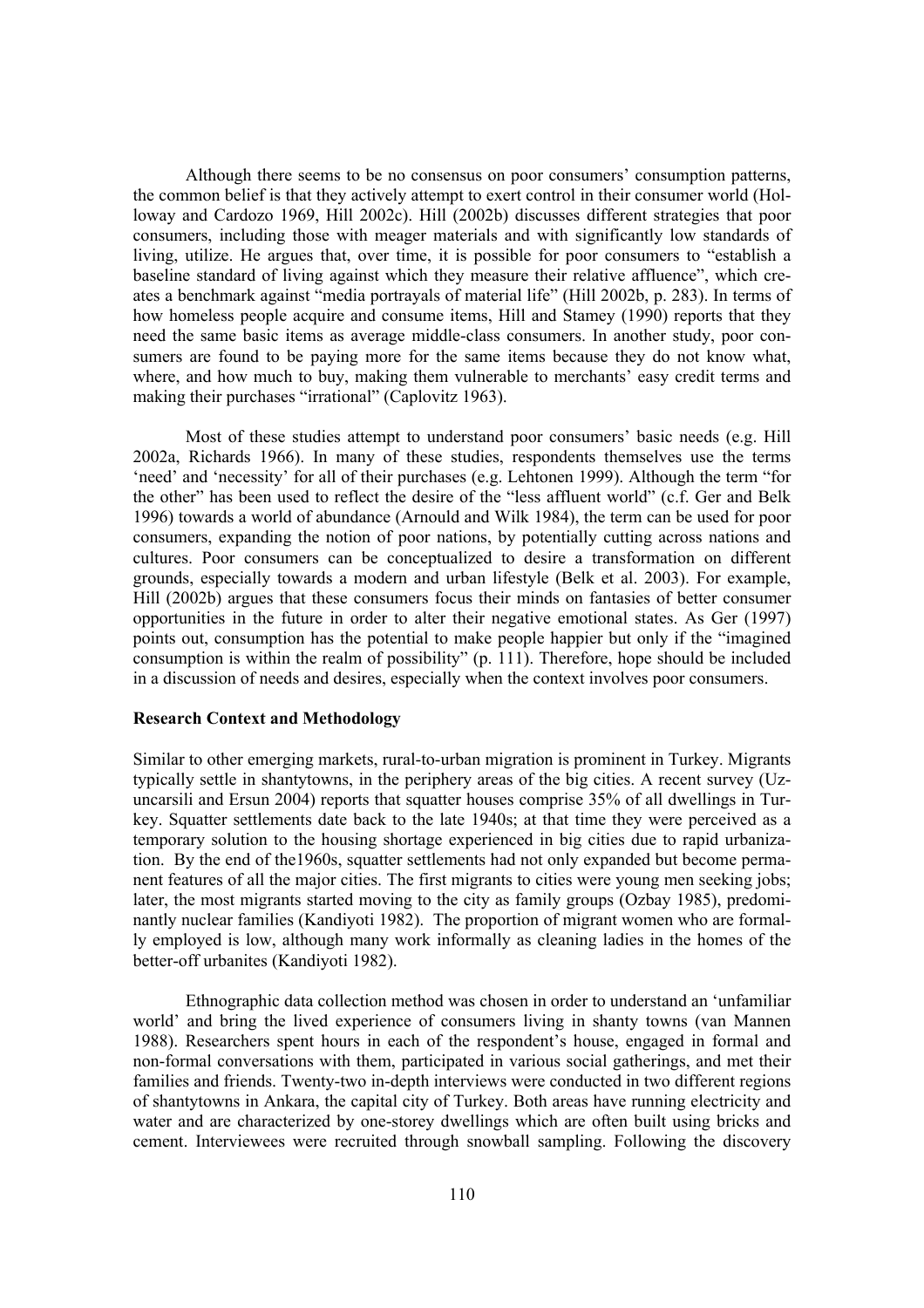oriented aims of grounded theory, our analysis sought to identify conceptual categories and themes. Interview transcripts and field notes were read by all the authors several times to gain an understanding of informants' interpretations of needs, hopes, and desires. Once categories were identified and agreement among the authors was attained, we sought to relate the emergent themes to underlying theoretical constructs. Below, we offer an abbreviated and preliminary analysis of our findings.

## **Findings**

All of our informants' daily lives are characterized by close relationships with each other. They form small groups within the squatter area and spend time together eating, chatting, and praying. Almost all informants stated that their life in the city is much more comfortable because they do not have to work at the field for farming-related activities. They reside in squatter houses rather than apartment buildings, because they cannot afford the rent. But they also think that living in the apartments is not desirable. They believe that they cannot live freely in the apartments because they have to respect many rules they are not accustomed to, such as not making too much noise. They define themselves as different from city people since they strongly believe in God and, besides their jobs and other daily activities, they spend a major part of their time praying and reading religious books. These are the main reasons why they want to live together with relatives, acquaintances, or with people who are also immigrants. It is a close-knit environment in which they can share their own experiences and live somewhat isolated from the city culture.

Still however, some of them think they are poorer in the city than they were in the village because now they have to spend more. Many of them express their desire to buy more things simply because they see more things around. They find more sources of consumption, more items to consume, and new ways of consuming products. Many told us how they like to make window shopping even though they do not have enough money to spend. Window shopping is a new kind of pleasure for them as they have not seen any stores, malls, or supermarkets in the village. It is very common for a family from the squatter area to visit a big supermarket during the weekend, have a look at the diverse range of items, try a few samples if provided, and make a full day out of it with children.

#### *What I'll Have is What I Want*

As discussed above, many migrants move to the city as a family and they usually meet their relatives or friends in the squatter area. Contrary to Lyon (1999) who argues that migrant people who moved to a developing city break their ties with families and communities, we found strong support for the opposite; that they still continue to live with their families and friends. What became problematic for our informants was the move itself. They left their houses behind for a totally new house in a totally different environment, not only in terms of the surroundings or buildings, but also in terms of culture. They started to work in a job totally different from farming or breeding. The movement of their bodies and minds from the village constituted the basis for their needs and wants. Most of the migrants did not bring anything from the village because they thought they were going to need different things. Feride, for example, has put all her belongings she brought from the village in boxes and she does not even remember what is in those boxes.

When asked about their needs concerning their migration, they first mentioned a house. When asked about what they need to have in their houses, they provided responses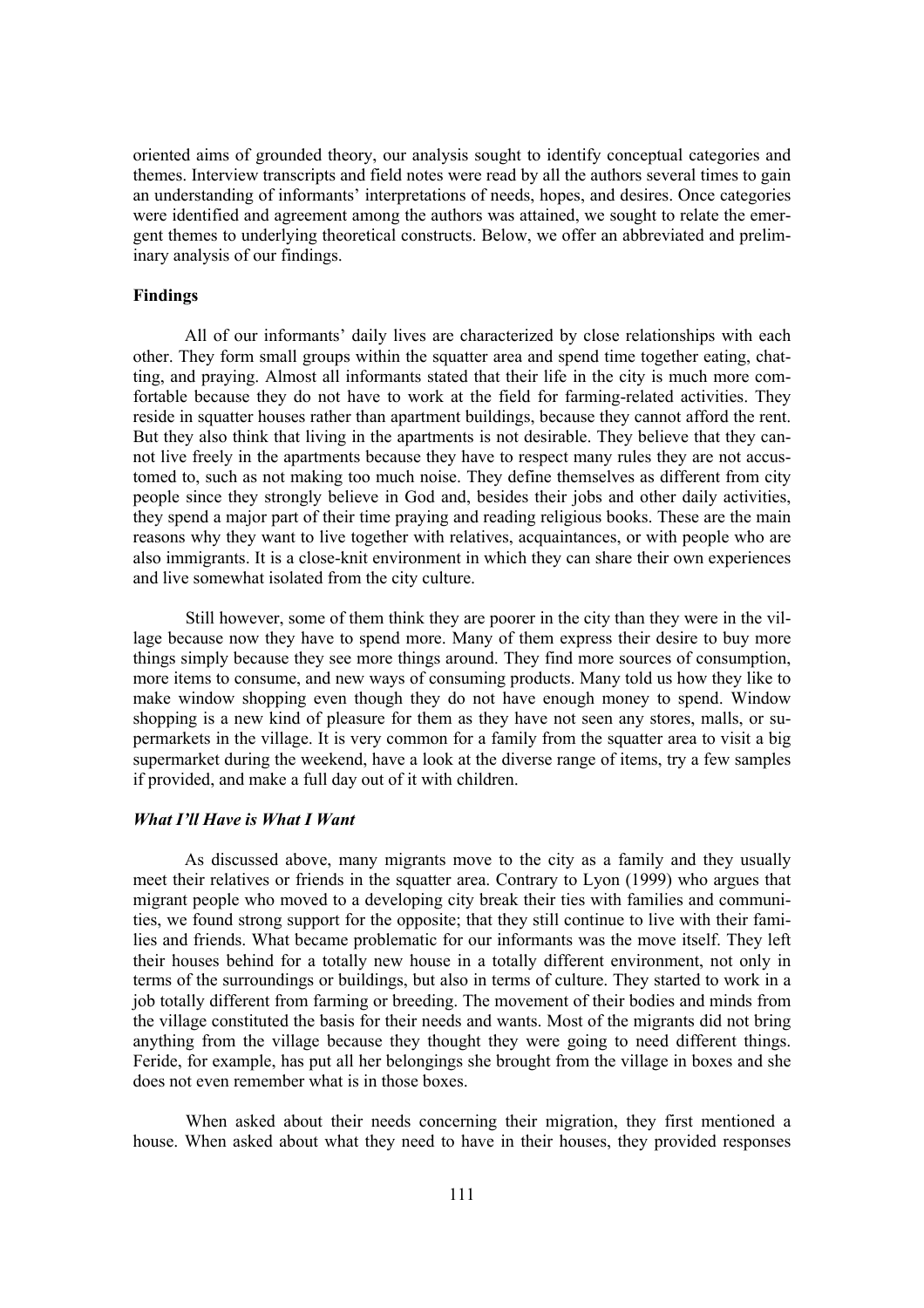like bed, carpet, couch, and kitchen utensils. They did not mention washing machine, dishwasher, or even tables and chairs as their needs, because what they needed at first was shelter, i.e. a safe place to live in. In similar vein, migrants in bad living conditions see a major part of consumption items as waste. For example, Gumus seemed to be quite puzzled by the question "Do you decorate your house?", which she responded: "Have you ever seen any decoration in shanties? [laughing] Do you think it's necessary?". When we asked about what they *would like to have*, they often mentioned things they lacked most: furniture and household items, such as a couch for the living room, a wardrobe for the child, or a dining table.

The theme that is common in all responses is the idea that their needs and wants are shaped by what other people in the squatter area already have. In other words, the objects they want are the things they see on each other. These people are mostly their relatives or friends who they knew from their village or met in the neighborhood. Similar to what Hill and Stamey (1990) have found, members of the shanty communities regularly converse and share. These people constitute comparison points. Many informants expressed their wants by referring to what their relatives or their next-door neighbors own. For example, Feride (27 F) described the household items she wants by actually describing what her friends had in their houses.

Another factor that influences respondents' needs and wants is the decision-making power of husbands, fathers, and father-in-laws. Turkish society is characterized by male dominance, which is especially prevalent in villages (Erman 2001). We observe that patriarchy has a strong effect on consumption. Informants often talked about situations where they migrated to a house with many items already purchased by their father-in-law or where they had to rely on their husbands to buy whatever is needed.

These two factors, i.e. tendency to get what is observable in nearby houses and the influence of patriarchal forces which dictate what should to be purchased, seem to shape migrated consumers' needs and wants. Deciding what is needed seems not as an individual decision making process, but a male-dominated assessment of what is needed and affordable.

## *Desire for Desire is the Hope for Hope*

All respondents stated their hope towards having a house which has more rooms, closets and wardrobes that they can use, a concrete ceiling that prevents rain dripping inside, and newer and nicer furniture. They want to have separate rooms for their children, serve their guests well, and cook meals in a proper kitchen. They literally state their willingness towards certain objects using the word 'hope' and give details about their dream houses. They also use the word '*inşallah*' which means 'by God's will' in Arabic. This word has everyday usage but in our case it also connotes meanings about religious beliefs that nothing can ever happen if God does not permit. Therefore, they know what they are hoping for and believe that God is aware of their hopes, and maybe someday they will be permitted to have their house of dreams.

Although the construct of hope was found to be consistent with the established literature on poor consumers' consumption practices, reading transcriptions several times revealed that consumers in our study hope what they can achieve but desire what they cannot achieve. A vivid example of desire was demonstrated by Ayten (24 F) who wanted to look more attractive. Her object of desire is a woman with flawless skin, shiny hair, a good-looking body in perfect proportions, manicured nails, nice perfume, and appealing clothes. Other female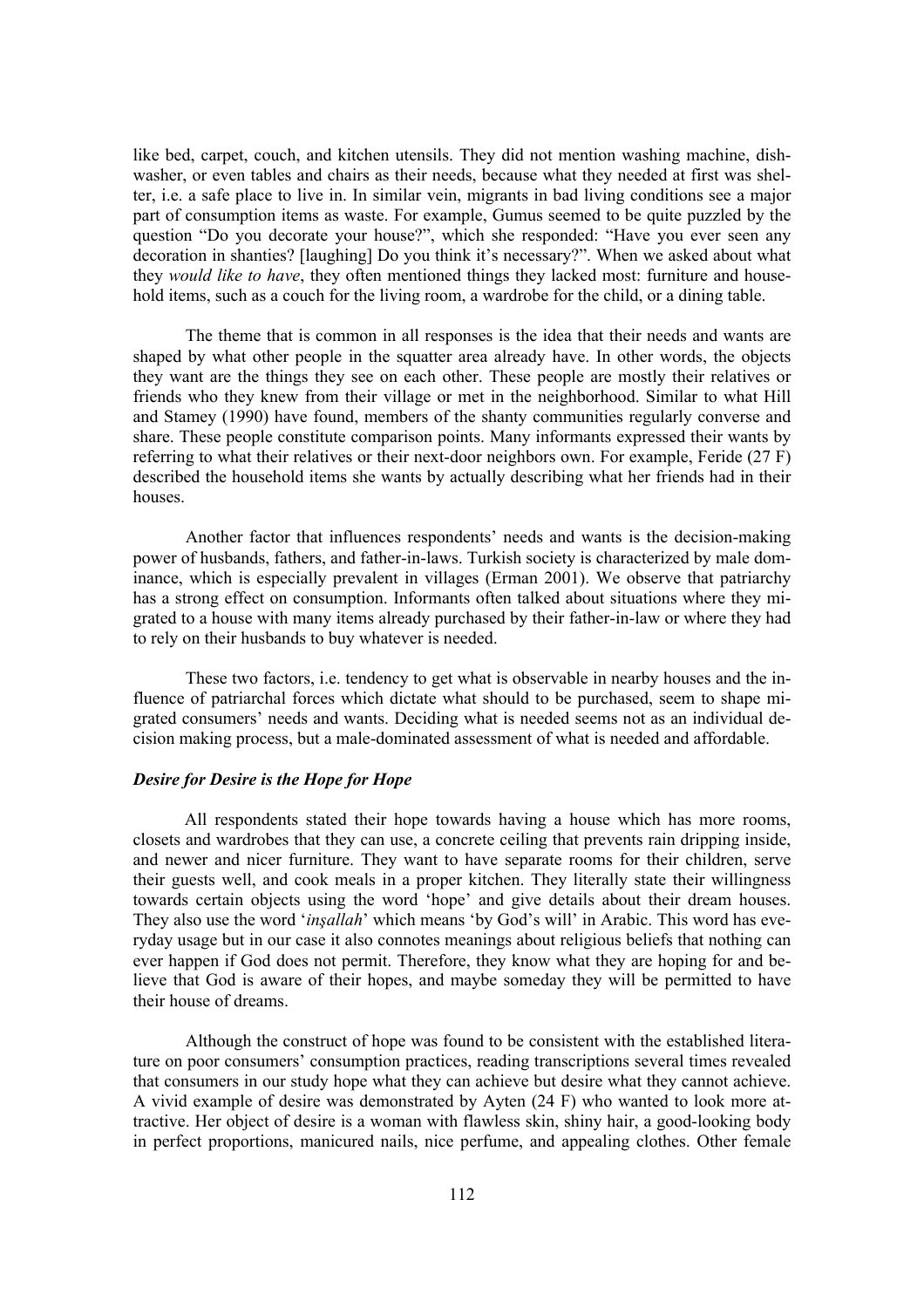migrants' responses were similar to Ayten's desire. For example, Meral (24 F) was very willing to be like 'Hülya Avşar', an actress who has become an icon of 'Turkish femininity' in popular culture. In their day-time gatherings in the neighborhood, they talk about these beautiful women and their desire to be like them.

But Ayten (24 F) thinks she cannot achieve her desire for two reasons. First and foremost, she does not have the money to purchase necessary items such as skin care products including facial creams, masks, and moisturizing lotions. Similarly, the physical conditions in her house are not adequate; for example she desires to have a tread mill, but even if she could afford it, she could not find an appropriate spot to place it in the shanty house. Second, she believes that it would be sinful to look like a woman that appears on television. She believes that she should not wear revealing clothes and apply too much make-up; in fact, should be covered. Ayten struggles with and tries to negotiate the desire to be an attractive woman and properly observing religious expectations and norms. Yet, she continues to desire because 'desire for desire is the hope for hope' for her (Belk et al. 2003). In other words, although she acknowledges that she cannot achieve it, her ideal continues to remain as an unfulfilled desire. In contrast to what Belk et al. (2003) suggested, realizing that her desire will not be fulfilled at all does not result in a state of hopelessness. She does not feel depressed, disappointed, or hurt because of this realization. She has other things to hope for, such as a new house and better living conditions for her child.

## **Discussion and Conclusion**

This exploratory study was about how migrated, poor female consumers talk about their needs, desires, and hopes and how these interpretations are structured by various institutional and cultural discourses and norms. Economically impoverished people are generally assumed to be living in the city, such as the urban poor (Hill 2002a, 2002b) or homeless people (Hill and Stamey 1990); thus they are assumed to know the values and norms in the city, as well as meanings attached to products. Moreover, they have been studied in consumer behavior only in terms of their basic needs, although desires and hopes seem to be important factors influencing their consumption practices. We hope that this study sets a step toward investigating immigrants as poor consumers, who usually lack knowledge about products and consumption practices in the city, and a step toward understanding their desires and hopes, as well as their needs and wants.

In terms of migrated consumers' needs and wants, we found that they were mostly shaped by what migrated consumers observe in each other's' houses. Relatives and friends provide sources of comparison for migrated consumers. As a community, they together create their own consumption relationships, providing support for Bourdieu's (1984) observation that different ways of life involve different systems of thinking about what is 'necessary'. Migrated poor consumers' 'baseline standard' (Hill 2002b) does not depend on the dominant consumption culture prevalent in the city, but on what other poor consumers in the same squatter area have.

There was support for the idea that desires of immigrant consumers' were not achievable. As one respondent in Lehtonen's (1999) study puts it: "It's like a dream, wishing that you could have it. I mean you can imagine that you'll get it, that already brings you pleasure" (p. 256). Playing with dreams and desires in this manner was enjoyable for our respondents, too. They imagine themselves to be consuming the objects of desire, even though they consciously convinced themselves that they cannot fulfill their desires. The pleasure, creativity,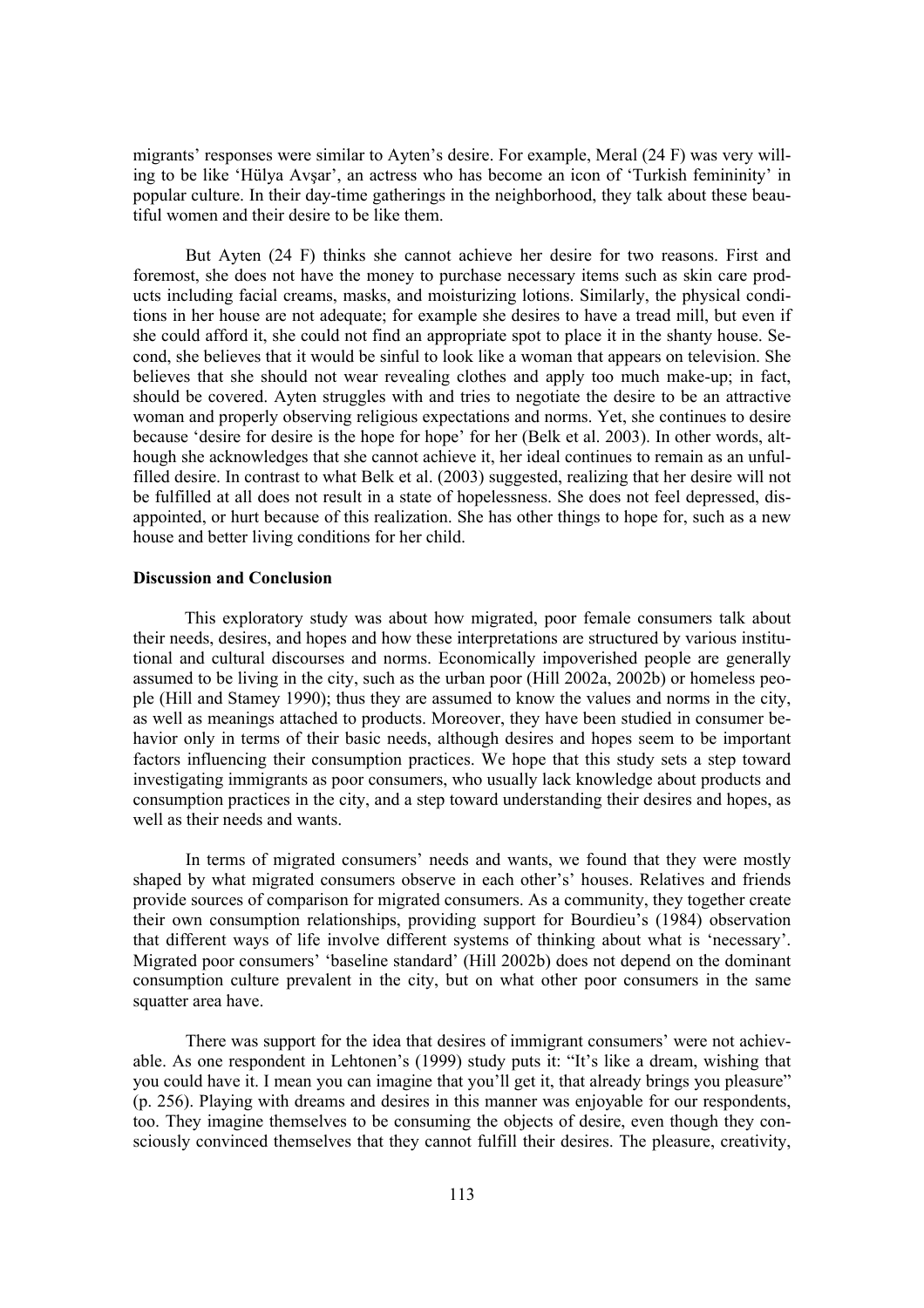and fantasy of consumption liberate their desires (Firat and Venkatesh 1995), but since the desired object requires a dramatic transformation of the individual, as well as money, it remains unfulfilled. This dramatic transformation is achievable but totally inappropriate. In other words, achieving their desires is not desirable since it means deviation from their beliefs and values, and hence, deviation from the group.

In contrast to Belk et al.'s (2003) findings, desire is not kept alive until the object is acquired; it is kept alive as long as it brings enjoyment since the object will never be acquired. Desire is beyond hope but it still exists, yet this does not create depression. The relation between desire and hope in our case reveals a different situation where one might desire an object without necessarily hoping it. Hope is towards a goal-congruent outcome (MacInnis and de Mello 2005); and like a plan, it shapes immigrant consumers' consumption routines. But desire is not goal-congruent; to desire is to live, to hope, and to be alive (Belk et al. 2003).

The general conclusion in our study is that consumer desires and hopes can be negotiated in different ways in different contexts. This study is only a small step towards understanding immigrant consumers' consumption patterns and the concepts of desire and hope in this specific context. Our study was limited in terms of the depth of information collected. Future studies might focus on different contexts, differentiate between first- and secondgeneration immigrants, and include male respondents and children. Continuation of this research has the potential to extend the notion of the 'desire for the other', in ways that reveal who the other is and what that desire involves in relation to hope.

#### **References**

Andreasen, Alan R. (1975), *The Disadvantaged Consumer*, New York: Free Press.

Arnould, Eric J. and Richard R. Wilk (1984), "Why do the Natives Wear Adidas?" in (Thomas Kinnear ed.) *Advances in Consumer Behavior,* Volume 11, Provo, UT: Association for Consumer Research, 748-752.

Baker, S.M., Gentry J.W. and Rittenburg, T.L. (2005), "Building Understanding of the Domain of Consumer Vulnerability," *Journal of Macromarketing*, 25(2), 128-139

(2003), "The Fire of Desire: A Multisited Inquiry into Consumer Passion", *Journal of Consumer Research*, 30 (December), 326-351.

Bourdieu, Pierre (1984), *Distinction,* London: RKP.

Caplovitz, David (1963), *The Poor Pay More*, New York: The Free Press.

Erman, Tahire (2001b), "Rural migrants and patriarchy in Turkish cities", *International Journal of Urban and Regional Research*, **25**, 118–133.

Firat, Fuat and Alladi Venkatesh (1995), "Liberatory Postmodernism and the Reenchantment of Consumption", *Journal of Consumer Research,* 22 (December), 239-267.

Ger, Guliz (1997), "Human Development and Humane Consumption: Well-Being Beyond the 'Good Life'", *Journal of Public Policy & Marketing*, 16 (1), 110-125.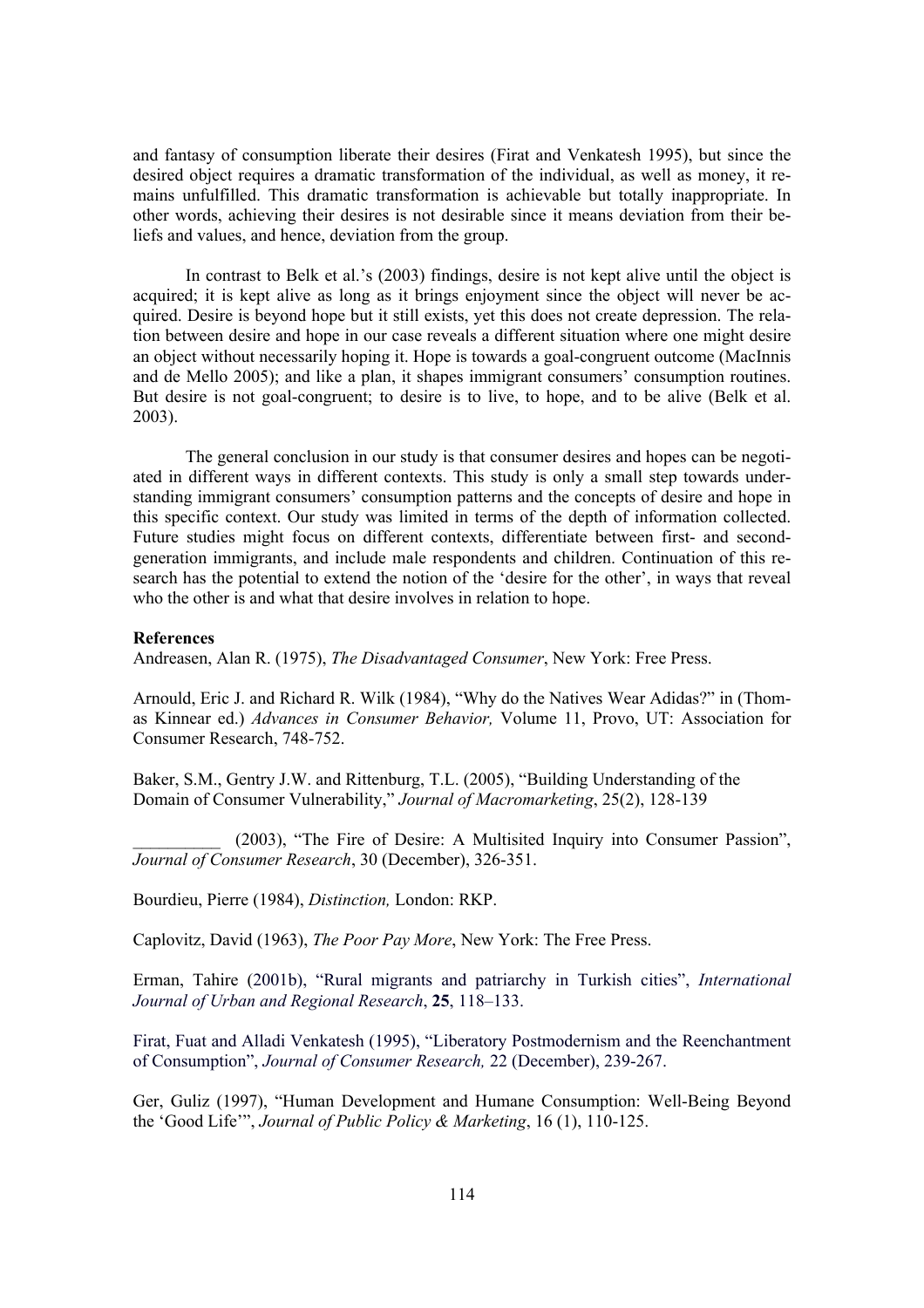Ger, Guliz and Russell W. Belk (1996), "I'd Like to Buy the World a Coke: Consumptionscapes of the 'Less Affluent World'", *Journal of Consumer Policy*, 19 (3), 271-304.

Hemmasi, Mohammad and Carolyn V. Prorok (2002), *Women's Migration and Quality of Life in Turkey*, Geoforum, 33, 399-411.

Hill, R. Paul (2002a), "Stalking the Poverty Consumer: A Retrospective Examination of Modern Ethical Dilemmas", *Journal of Business Ethics*, 37, 209-219.

(2002b), "Consumer Culture and the Culture of Poverty: Implications for Marketing Theory and Practice", *Marketing Theory*, 2, 273-293.

\_\_\_\_\_\_\_\_\_\_ (2002c), "Compassionate Love, Agape, and Altruism: A New Framework for Understanding and Supporting Impoverished Consumers", *Journal of Macromarketing*, 22, 19-31.

Hill, R. Paul and Mark Stamey (1990), "The Homeless in America: An Examination of Possessions and Consumption Behaviors", *Journal of Consumer Research*, 17 (December), 303- 321.

Holloway, Robert J. and Richard N. Cardozo (1969), *Consumer Problems and Marketing Patterns in Low-Income Neighborhoods: An Exploratory Study*, Minneapolis: Graduate School of Business Administration, University of Minnesota.

Irelan, Lola M. and Arthur Besner (1966), "Low Income Outlook on Life", in *Low Income Lifestyles,* ed. Lola Irelan, Washington, DC: U.S. Department of Health, Education, and Welfare, 1-8.

Kandiyoti, Deniz (1982), "Urban Change and Women's Roles in Turkey: An Overview and Evaluation", in *Sex Roles, Family and Community in Turkey*, ed. Cigdem Kagitcibasi, Bloomington: Indiana University Turkish Studies 3, 101-120.

Lee, R. G., J. L. Ozanne, and R. P. Hill (1999), "Improving service encounters through resource sensitivity: The case of health care delivery in an Appalachian community," *Journal of Public Policy & Marketing* 18 (Fall): 230-48.

Leeds, Anthony (1971), "The Concept of the 'Culture of Poverty': Conceptual, Logical, and Empirical Problems, With Perspectives from Brazil and Peru", in T*he Culture of Poverty: A Critique,* ed. Eleanor Burke Leacock, New York: Simon and Schuster, 226-284.

Lehtonen, Turo-Kimmo (1999), "Any Room for Aesthetics?: Shopping Practices of Heavily Indebted Consumers", *Journal of Material Culture*, 4, 243.

Lewis, Oscar (1959), *Five Families: Mexican Case Studies in the Culture of Poverty*, New York: Basic Books.

\_\_\_\_\_\_\_\_\_\_ (1970), *Anthropological Essays*, New York: Random House.

Lyon, David (1999), *Postmodernity*, Minneapolis: University of Minnesota Press.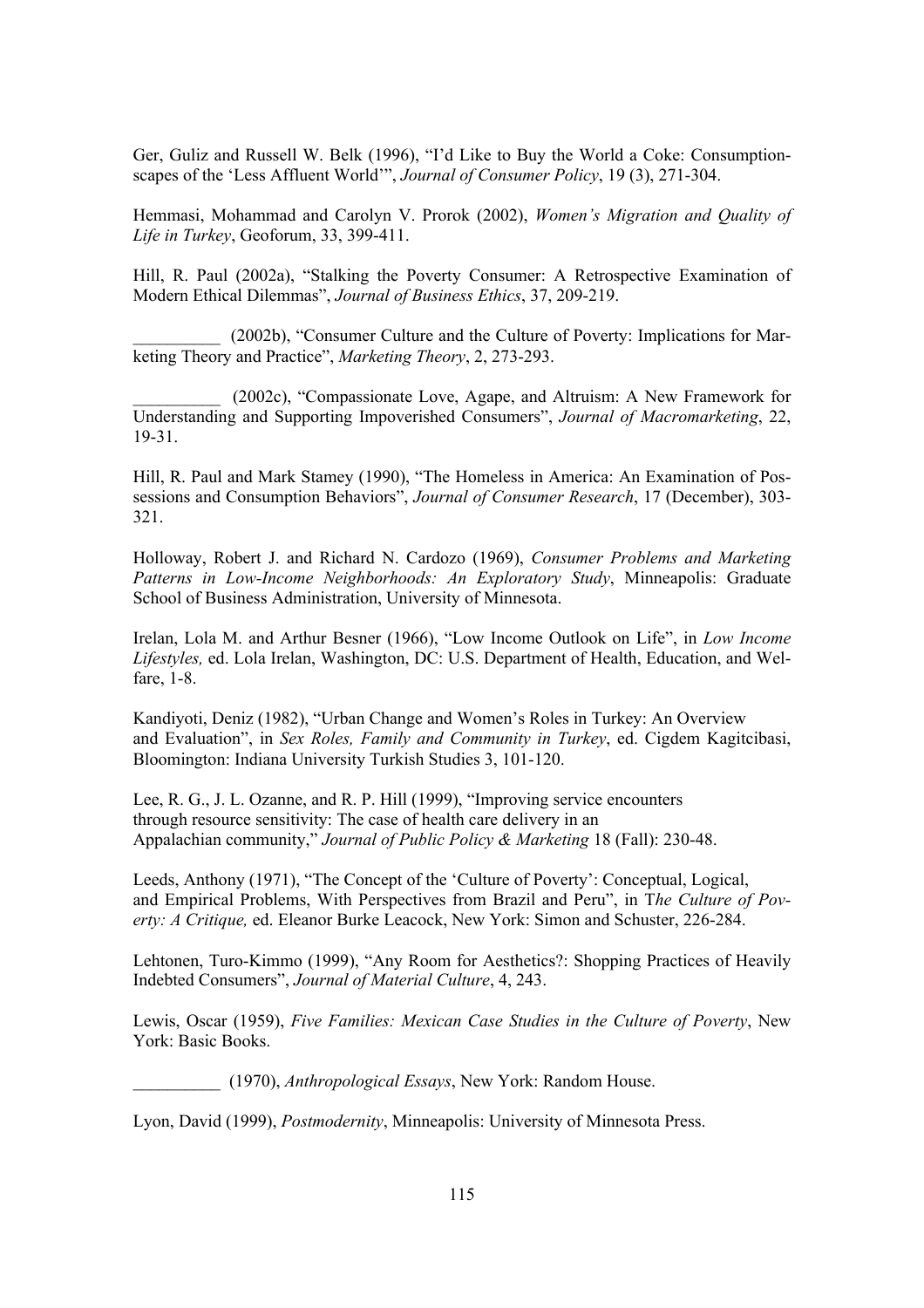MacInnis, Deborah J. and Gustavo E. de Mello (2005), "The Concept of Hope and Its Relevance to Product Evaluation and Choice", *Journal of Marketing*, 69 (January), 1-14.

Oswald, Laura L. (1999), "Culture Swapping: Consumption and the Ethnogenesis of Middle-Class Haitian Immigrants", *Journal of Consumer Research*, 25 (March), 303-318.

Ozbay, Ferhunde (1985), "Transformation of the Socio-Economic Structure and Changing Family Functions in Rural Turkey", in *Family in Turkish Society*, ed. Turkoz Erder, Ankara: Turkish Social Science Association, 43-77.

Penaloza, Lisa N. (1989), "Immigrant Consumer Acculturation", in *Advances in Consumer Behavior,* ed. Thomas K. Srull, Volume 16, Provo, UT: Association for Consumer Research, 110-118.

\_\_\_\_\_\_\_\_\_\_ (1994), "Atravesando Fronteras/Border Crossings: A Critical Ethnegraphic Exploration of the Consumer Acculturation of Mexican Immigrants", *Journal of Consumer Research*, 21 (June), 32-54.

Richards, Louise G. (1966), "Consumer Practices of the Poor", in *Low Income Lifestyles,* ed. Lola M. Irelan, Washington, DC: U.S. Department of Health, Education, and Welfare, 69-83. Sandikci, Ozlem, Ahmet Ekici and Berna Tari (2006), "Consumer Acculturation as a Dialogical Process: Case Studies from Rural-to-Urban Migrants in Turkey", in *Advances in Consumer Research*, eds. Cornelia Pechmann and Linda L. Price, Volume 33, Duluth, MN: Association for Consumer Research, 429-434.

Ustuner, Tuba and Douglas B. Holt (2010), "Dominated Consumer Acculturation: The Social Construction of Poor Migrant Women's Consumer Identity Projects in a Turkish Squatter", *Journal of Consumer Research*.

Uzuncarsili, Ulku and Oguz Ersun (2004), *Istanbul'da Gecekondu Bolgelerinin Ekonomik ve Sosyo-Kulturel Durumu,* Istanbul: Istanbul Ticaret Odasi.

Van Mannen, John (1988), *Tales of the Field: On Writing Ethnography*, Chicago:

World Bank (2006), *World Development Indicators 2006*, Washington, DC: World Bank.

## **Table 1. Sample Characteristics**

| <b>Name</b> | Age | <b>Marital</b><br><b>Status</b> | Occupation            |
|-------------|-----|---------------------------------|-----------------------|
| Özlem       | 26  | Married                         | Sales representative  |
| Sibel       | 50  | Married                         | Cleaning lady         |
| <i>Inci</i> | 37  | Divorced                        | Janitor at hospital   |
| Ayten       | 24  | Married                         | Housewife             |
| Gul         | 28  | Married                         | Housewife             |
| Ayhan       | 38  | Married                         | Janitor at university |
| Ebru        | 39  | Married                         | Housewife             |
| Ilknur      | 33  | Married                         | Cleaning lady         |
| Meryem      | 62  | Married                         | Housewife             |
| Erdem       | 40  | Married                         | Janitor at university |